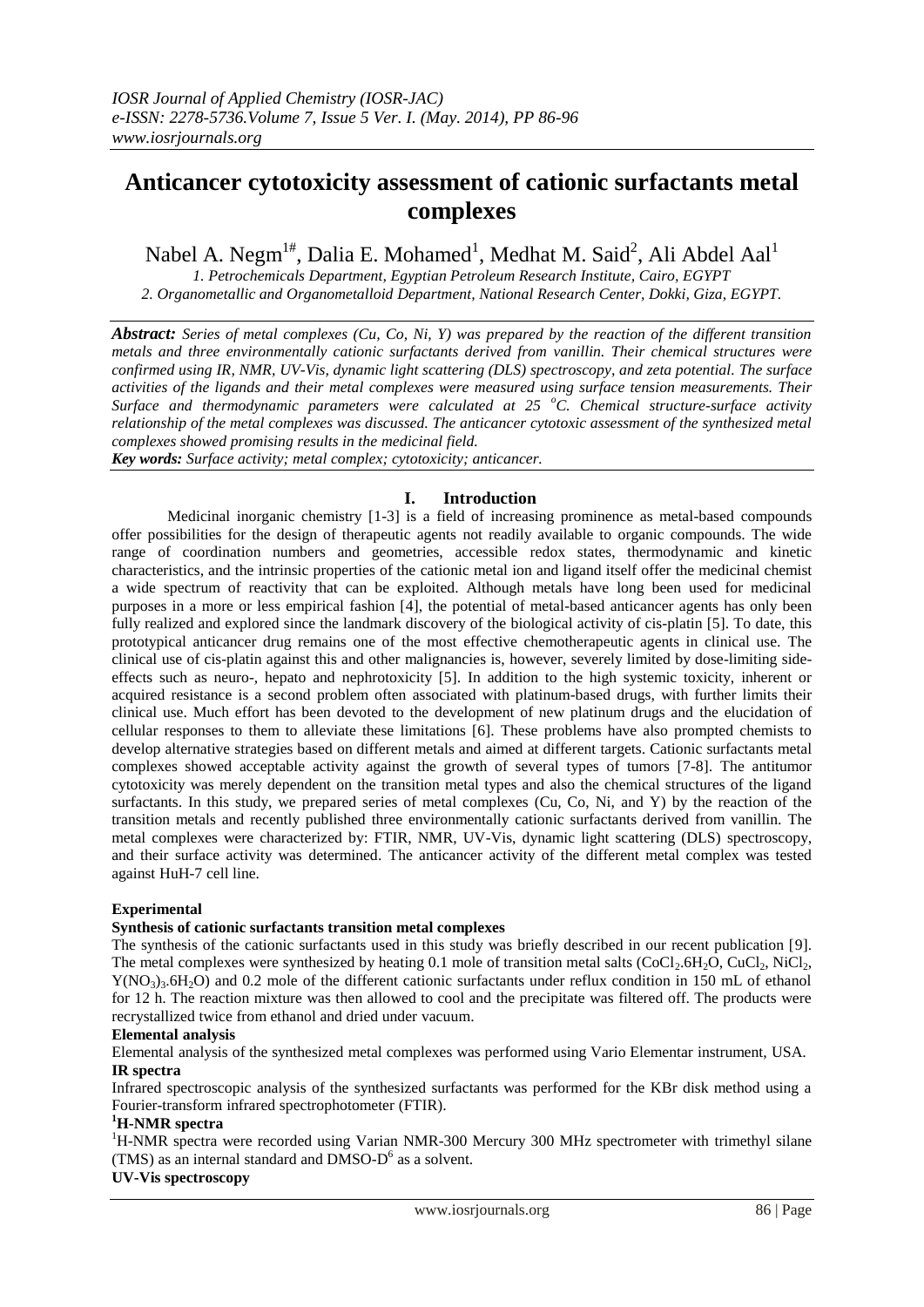UV–Vis spectra of the different compounds were carried out at 200–800 nm using a 3–5 mm quartz cuvette using UV–Vis Perkin Elmer Lambda 25 spectrophotometer (United Kingdom). All the measurements were carried out at room temperature.

## **Surface Tension Measurements**

Surface tension measurements performed using a K-6 Du-Noüy Tensiometer (Krüss GmbH, Germany). The tensiometer was calibrated before the surface tension measurements using bidistilled water to obtain the standard surface tension value of the bidistilled water (71.8 mN/m at 25  $^{\circ}$ C). Freshly prepared aqueous surfactants solutions, with a concentration range of 0.01 to 0.000001 mol/L, were poured into a clean 30 mL Teflon cup with 28 mm mean diameter. Apparent surface tensions were measured minimum of three times at  $25\pm0.2$  °C. The platinum ring was then removed, washed with diluted HCl followed by distilled water [10]. All experiments were repeated at least twice, the tensiometer sensitivity was 0.5 mN/m and the reproducibility of the measurements was within ±2%.

# **II. Biological Methodology**

#### **Reagents**

Cells were grown in Dulbecco's Modified Eagle Medium (DMEM) as cell culture medium which can be used to maintain cells in tissue culture. The chemical composition of DMEM is  $(mg/L)$ : CaCl<sub>2</sub>.2H<sub>2</sub>O: 264.92, Ferric Nitrate (Fe(NO<sub>3</sub>)<sub>3</sub>.9H<sub>2</sub>O): 0.1, Potassium Chloride (KCl): 400, MgSO<sub>4</sub>.7H<sub>2</sub>O: 200, Sodium Chloride (NaCl): 6400, Sodium Bicarbonate (NaHCO<sub>3</sub>): 3700, Sodium Phosphate (NaH<sub>2</sub>PO<sub>4</sub>-H<sub>2</sub>O): 125, Arginine-HCl: 84, Cystine: 48, Glycine: 30, Histidine HCl-H2O: 42, Isoleucine: 105, Leucine: 105, Lysine-HCl: 146, L-Methionine: 30, L-Phenylalanine: 66, L-Serine: 42, L-Threonine: 95, L-Tryptophan: 16, L-Tyrosine: 72, L-Valine: 94, VITAMINS: D-Calcium pantothenate: 4, Choline Chloride: 4, Folic Acid: 4, i-Inositol: 7.2, Niacinamide: 4, Pyridoxal HCl: 4, Riboflavin: 0.4, Thiamine HCl: 4.

#### **Cell line**

HuH-7 used in this study is a well differentiated hepatocyte derived cellular carcinoma cell line.

#### **Cell culture**

Huh-7, human hepatoma cell line was grown in DMEM with high glucose level 0.45% and supplemented with 10% heat inactivated FBS (Fetal bovine serum), 100 units/mL of penicillin and 100 mg/mL of streptomycin and maintained at  $37^\circ$  in a humidified atmosphere containing  $5\%$  CO<sub>2</sub>. The cells were maintained as "monolayer" culture" by serial sub-culturing.

## **Sulforhodamine-B cytotoxicity assay (SRB)**

Cytotoxicity was determined using SRB method as described in literatures [11-12]. Exponentially growing cells were collected using 0.25% Trypsin-EDTA and seeded in 96-well plates at 1000-2000 cells/well in RPMI-1640supplemented medium. After 24 h, cells were incubated for 72 h in presence of various concentrations of the different metal complexes. After 72 h treatment, the cells were fixed with 10% trichloroacetic acid for 1 h at 4 ºC. Wells were stained for 10 min at room temperature with 0.4% SRB dissolved in 1% acetic acid. The plates were air dried for 24 h and the dye was solubilized with Tris-HCl for 5 min on a shaker at 1600 rpm. The optical density (OD) of each well was measured spectrophotometrically at 564 nm with an ELISA microplate reader (ChroMate-4300, FL, USA).

#### **Data analysis**

The dose response curve of compounds was analyzed using  $E_{\text{max}}$  model, and the cell validity was calculated using equation 1.

% Cell viability = 
$$
(100 - R) \times \left(1 - \frac{[D]^m}{K_d^m + [D]^m}\right) + R
$$
 (1)

where R is the residual unaffected fraction (the resistance fraction), [D] is the metal complex concentration used,  $K_d$  is the concentration of the different metal complexes that produces a 50% reduction of the maximum inhibition rate and m is a Hill-type coefficient.  $IC_{50}$  was defined as the concentration required to reduce fluorescence to 50% of that of the control (i.e.,  $K_d = IC_{50}$  when R=0 and  $E_{max}$  =100-R) [13].

#### **Surface activity calculations**

#### **Critical micelle concentration (***CMC***)**

The critical micelle concentration (*CMC*) is defined as the concentration of surfactant in the solution at which the micelles are started to form. It can be determined from the extrapolation of the pre- and post micellar regions of the surface tension versus  $-\log C$  profile [10].

#### **Effectiveness**  $(\pi_{\text{cmc}})$

The effectiveness ( $\pi_{\rm cm}$ ) is the difference between the surface tension of the bidistilled water and the surfactant solution at *CMC* according to equation (2):

$$
\pi_{\rm cmc} = \gamma_{\rm o} - \gamma_{\rm cmc} \tag{2}
$$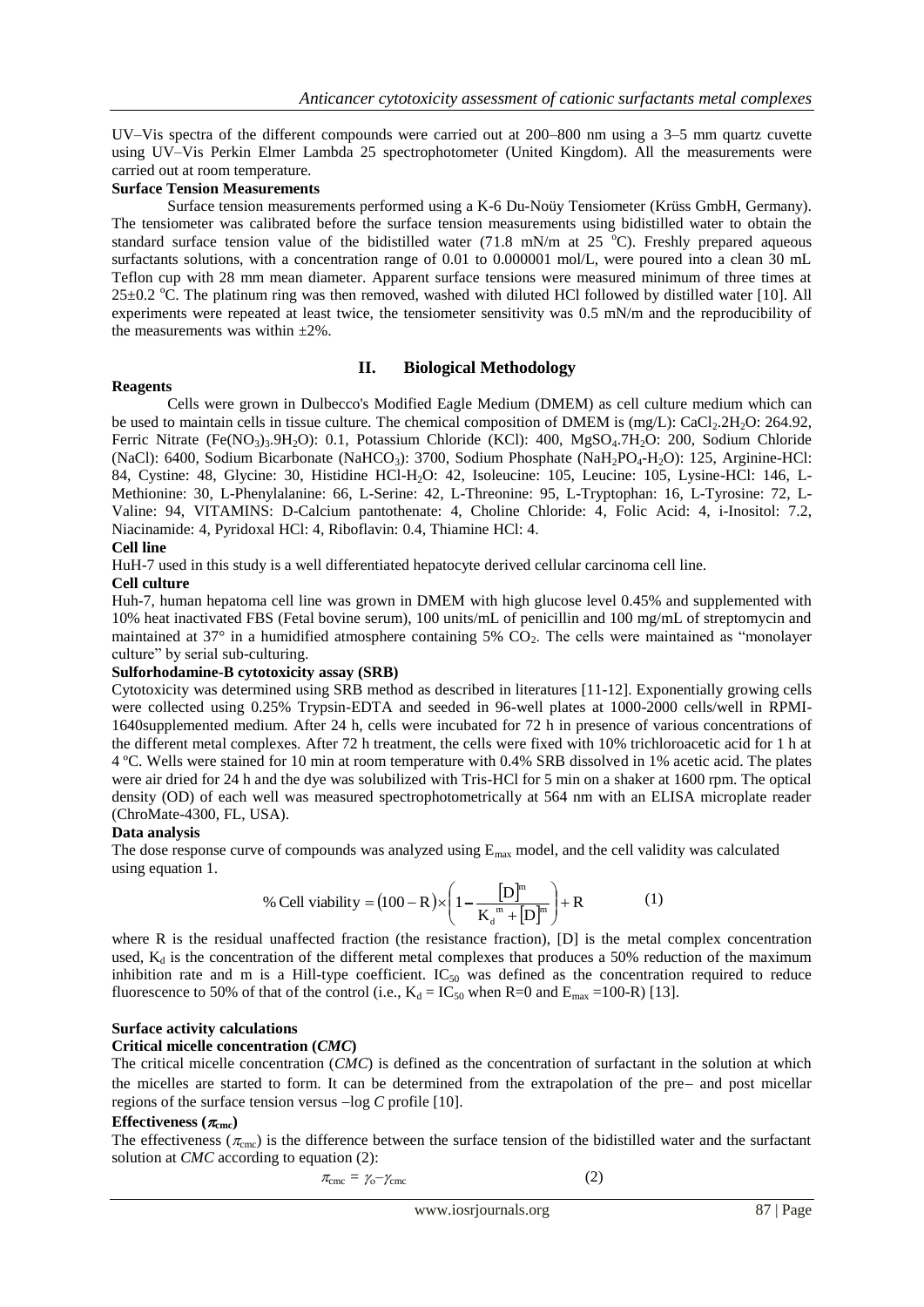where  $\gamma_0$  is the surface tension of the bidistilled water (71.8 mN/m) and  $\gamma_{\text{cme}}$  is the surface tension of the surfactant solution at *CMC* [14].

#### **Maximum surface excess**  $(\Gamma_{\text{max}})$

The maximum surface excess  $(\Gamma_{\text{max}})$  is defined as the maximum concentration of surfactant molecules which can be attained at the air – solution interface and can be calculated according equation (3) [15]:

$$
\Gamma_{\text{max}} = (\partial \gamma / \partial \ln C) / RT \tag{3}
$$

where *R* is the gas constant (8.314) and *T* is the absolute temperature ( $\mathrm{^{\circ}K}$ ).

# **Minimum surface area**  $(A_{\min})$

Minimum surface area  $(A_{\text{min}})$  is the area occupied by each surfactant molecule at the air/solution interface at the maximum saturation condition and can be calculated using equation (4) [15]:

$$
A_{\min} = 10^{16} / (N_{\text{av}} \, \Gamma_{\text{max}}) \tag{4}
$$

where  $\Gamma_{\text{max}}$  is the maximum surface excess,  $N_{\text{av}}$  is the Avogadro's number (6.023 × 10<sup>23</sup> molecule mol<sup>-1</sup>) and  $A_{\text{min}}$ is given in  $nm^2$  molecule<sup>-1</sup>.

# **Structure**

#### **III. Results and Discussion**

The chemical structures of the parent cationic surfactants (VSBO VSBD VSBH) were described in details in our previous work [9].The chemical structures of the synthesized metal complexes were confirmed using FTIR spectra: 1639 cm<sup>-1</sup> (C=N), 880 cm<sup>-1</sup> (aromatic protons), 2927 cm<sup>-1</sup> (CH<sub>2</sub>), 2853 cm<sup>-1</sup> (CH<sub>3</sub>), 3034, 1497 cm<sup>-1</sup> (N<sup>+</sup>), 1050 cm<sup>-1</sup> (O-CH<sub>3</sub>), **Figure 1**.

<sup>1</sup>H–NMR spectra of the cobalt complex of dodecyl derivative (Co-VSBD) in CDCl<sub>3</sub> as a solvent showed the following: 0.96 ppm (t, 6H, C*H*3), 1.3 ppm (m, 40H, CH2[C*H*2]10CH3), 3.73 ppm (s, 6H, OC*H*3), 4.19 ppm (t, 4H, COOC*H*2), 7.26 ppm (t, 4H, benzylidenimine), 7.33 ppm, 8.1 ppm (s, 2H, N=C*H* azomethine). <sup>13</sup>C–NMR (CDCl<sub>3</sub>): 14.1 ppm (*C*H<sub>3</sub>), 22.8 ppm (*CH*<sub>2</sub>CH<sub>3</sub>), 29.7 ppm ([*CH*<sub>2</sub>]<sub>9</sub>), 55.9 ppm (O*CH*<sub>3</sub>), 63.2 ppm (O*CH*<sub>2</sub>), 118.3 ppm (*C*H=*C*H benzylidenimine), 161 ppm (COO*C*H2), 174 ppm (N=*C*H azomethine).The analytical data confirmed the chemical structures of the synthesized metal complexes as represented in *Scheme 1*.

#### **UV-Vis spectroscopy**

UV-visible absorption spectra are very sensitive to formation of metal complexes, due to metal complexes exhibit intense absorption peaks correspond to the bond formation between the metal ions and the ligands. The UV spectra of the cationic Schiff bases represent two absorption bands: the first located at 208 nm corresponds to  $\pi$ - $\pi$ <sup>\*</sup> electronic transition; while the second located at 250 nm corresponds to n- $\pi$ <sup>\*</sup> electronic transition of the benzene and pyridine rings, respectively [16]. *Figure 2a-d* represents the UV-spectra of the synthesized Cu(II), Co(II), Ni(II), and Y(III) metal complexes (representatively for VSBH). *Figure 2a-d*records appearance of new absorption band in the range of 336-344 nm corresponds to the metal complex formation. The new absorption band is due to the electronic transition of *d*-orbitals of the different transition metal ions incorporated in the metal complexes. Further analysis of UV spectra revealed that the new absorption bands appeared at higher wavelengths for larger diameter ions (e.g., Ni, ca. 344 nm, Y, ca. 342 nm), while for the smaller ion, Cu(II), the absorption band appeared at lower wavelength (336 nm). That indicates a higher energy is required for *d*-electrons transition in case of  $Cu(II)$  ions, due to its small ionic radius. In case of  $Y(III)$  and Ni(II), the ionic radii are larger and the energies required for *d*-electrons transition are less than that of Cu(II). Additionally, UV absorption spectra confirmed the formation of the metal complexes of the cationic Schiff base surfactants.

#### **Particle size and zeta potential**

The metal complexes were characterized using dynamic light scattering (DLS). In general, the DLS analyses of the different metal complexes presented bimodal distributions, *(Figure 3a-d)*. The distribution had a major peak at certain particle size diameter with area intensity % for each metal complex. Cu(II) = 58 nm (98.1% area intensity),  $Co(II) = 90$  nm (100% area intensity),  $Ni(II) = 95$  nm (98.5% area intensity), and  $Y(III) = 95$ 159 nm (93.6%area intensity), *Table 1*. Size (including size distribution) and zeta potential are essential characteristic parameters for complexes formation [17]. *Figure 3a-d* showed size distribution profiles of the metal complexes of Cu(II), Co(II), Ni(II), and Y(III) with the cationic Schiff bases (representatively for VSBH). According to particle size distribution measurements (by number) (*Figure 4a-d*), the particle size were in the range of:43-58 nm for Cu(II), 86-91 nm for Co(II), 78-105 nm for Ni(II), and 122-164 nm for Y(III) metal complexes. It is clear that the particle size range of the different metal complexes is mainly depends on the ionic radius of the metal ions [17]. While, the chain length of the hydrophobic chains (alkyl chains: octyl, dodecyl, and hexadecyl) plays a minor effect on the particle size of the complexes. The maximum particle size of the metal complexes can be arranged in the following order:  $Y(III) > Ni(II) > Cu(II)$ .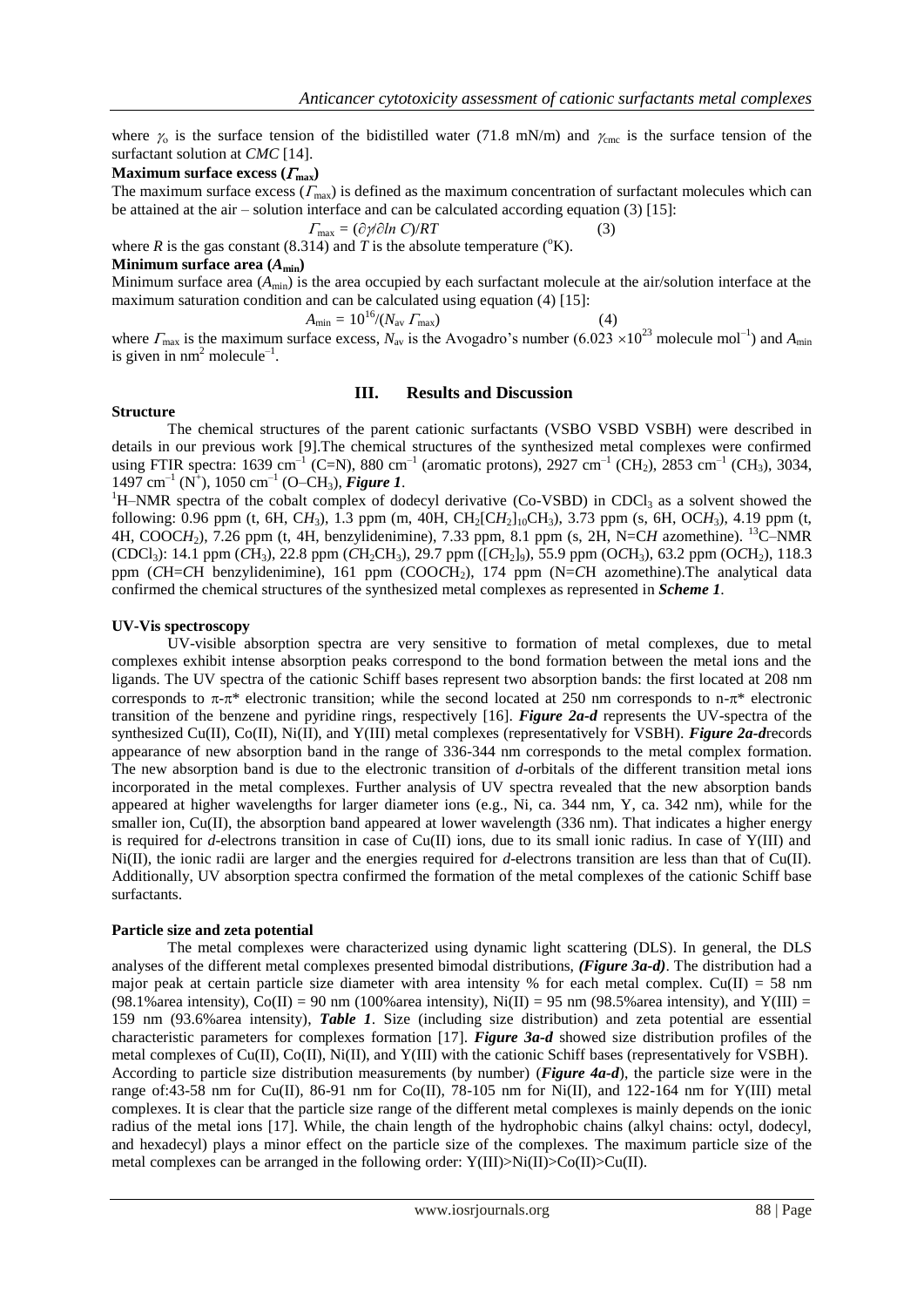The polydispersity index (PDI) describes the particle sizes distribution of the formed metal complexes. PDI more than unity indicates the scattering of metal complex diameter range with low intensity, while smaller PDI than unity indicates narrow range of complex molecules diameter formed. It is clear that PDI of the synthesized metal complexes is always lower than 1, indicating the narrow size and low scattering of the formed metal complex molecules. PDI increased by increasing the ionic radius of the metal ions in the following order: Y(III)>Ni(II)>Co(II)>Cu(II), with values of 0.89, 0.82, 0.39, and 0.35, respectively (*Table 1*). Increasing PDI by increasing the metal ion diameter may be due to large size of the metal complexes. Cu-complex has the smallest ionic radius (PDI=0.35) which is completely covered by the ligands molecules. On contrarily, Y-complex has the largest ionic radius, hence the covering of metal ion surface by the ligands is incompletely, hence PDI increased to 0.89.

The surface conductivity of the different metal complex molecules showed the degree of charge accumulations on these molecules. Increasing the metal ion radius and the number of *d*- or *f*-electrons increases the conductivity of these molecules. It is clear from conductivity values of the metal complexes (*Table 1*) that the increase of ionic radius increases the conductivity of the metal complex molecules. The highest molecular conductivity obtained in case of Y(III) complex (0.407 mS/cm); while the lowest obtained for Cu(II) complex at 0.221 mS/cm.

Stability of the metal complexes is crucially important for many applications and can be determined using zeta potential measurements [18]. Zeta potential is the net surface charge of the nanoparticles when they are inside a solution. The fact that complex particles push each other and their agglomeration behavior depends on large negative or positive zeta potential. The zeta potential playing an important role limits in the stability of solutions is  $+30$  mV or -30 mV [19]. The zeta potential of the synthesized metal complexes (representatively for VSBO complexes of Y(III), Ni(II), Co(II), and Cu(II) are always in positive values and higher than 50 mV. That showed the stability of the metal complexes in their solutions and the coagulation of the molecules is occurred rarely. That was in a good agreement with the polydispersity index values and the particle size distribution measurements (by number). The positive values of zeta potentials of the metal complexes are in good agreement with published data and findings. The positively charged metal ions surrounded by cationic surfactants are characterized by positive zeta potential values. Positive zeta potential values in presence of cationic surfactants indicate the formation of some kind of bilayer of surfactants on the complex particles [20].

## **Surface activity**

*Figures* 5-6 represent the surface tension versus –log concentration of the synthesized cationic surfactants and their metal complexes (representatively for VSBO metal complexes) at 25  $^{\circ}$ C. At the start, the surface tension of the solutions sharply decreased upon increasing the surfactant concentration, but its variation became less pronounced when the concentration reached certain value. The profile represents typical relation between the surface tension-concentration profiles of the parent surfactants [21] with the two characteristic regions. The critical micelle concentration (CMC) was one of the major performance parameters of surfactant, which could be directly interpreted from the transition point indicated in *Figure 6*.The critical micelle concentration values of the different metal complexes and their parent cationic surfactants were listed in *Table 2*. CMC values of the metal complexes are gradually decreased by changing the metal in the following sequence: Y, Ni, Cu and Cu. That can be attributed to the ionic radius of the transition metal participate in the metal complex molecule formation. Yttrium ion has the largest radius which accompanied by the largest CMC value. The order of CMC variation of the different metal complexes which contain similar transition metal and different cationic surfactant as a ligand is similar to the sequence in their parent cationic surfactants. That indicates the effective role of the parent cationic surfactants on the surface activity of the different metal complexes. Increasing the alkyl chain length of the cationic surfactants participated in the complexes decreases their CMC values considerably. Comparing the values of CMC of the metal complexes and their parent cationic surfactants revealed that the complexation enhanced the micellization process at lower concentrations.

The enhancement of the micellization at lower concentrations can be described in term of surface pressure. The complex molecules have larger size at the interface and in the bulk of the solution, as well as the complex molecules are more hydrophobic that the individual cationic surfactants. That increases the repulsion between the complex molecules and the aqueous phase. As a result, the surface pressure increases which leads to increase the surface concentration to the maximum. The high surface concentration forced the adsorbed molecules to undergo to the bulk of their solution in the form of micelles. Consequently, micelles are formed at relatively lower concentrations, as listed in *Table 2*. The high surface pressure of the molecules indicates their high concentration at the interface, Yttrium metal complexes has the highest surface concentration at the interface, while cobalt complexes own the lowest values.

Higher surface concentration indicates the compactness of the molecules at the interface, which indicates that the molecules are well organized at that interface. The compactness at the interface decreases the area occupied by each molecules at that interface. The VSBH metal complex derivatives have the lowest A<sub>min</sub>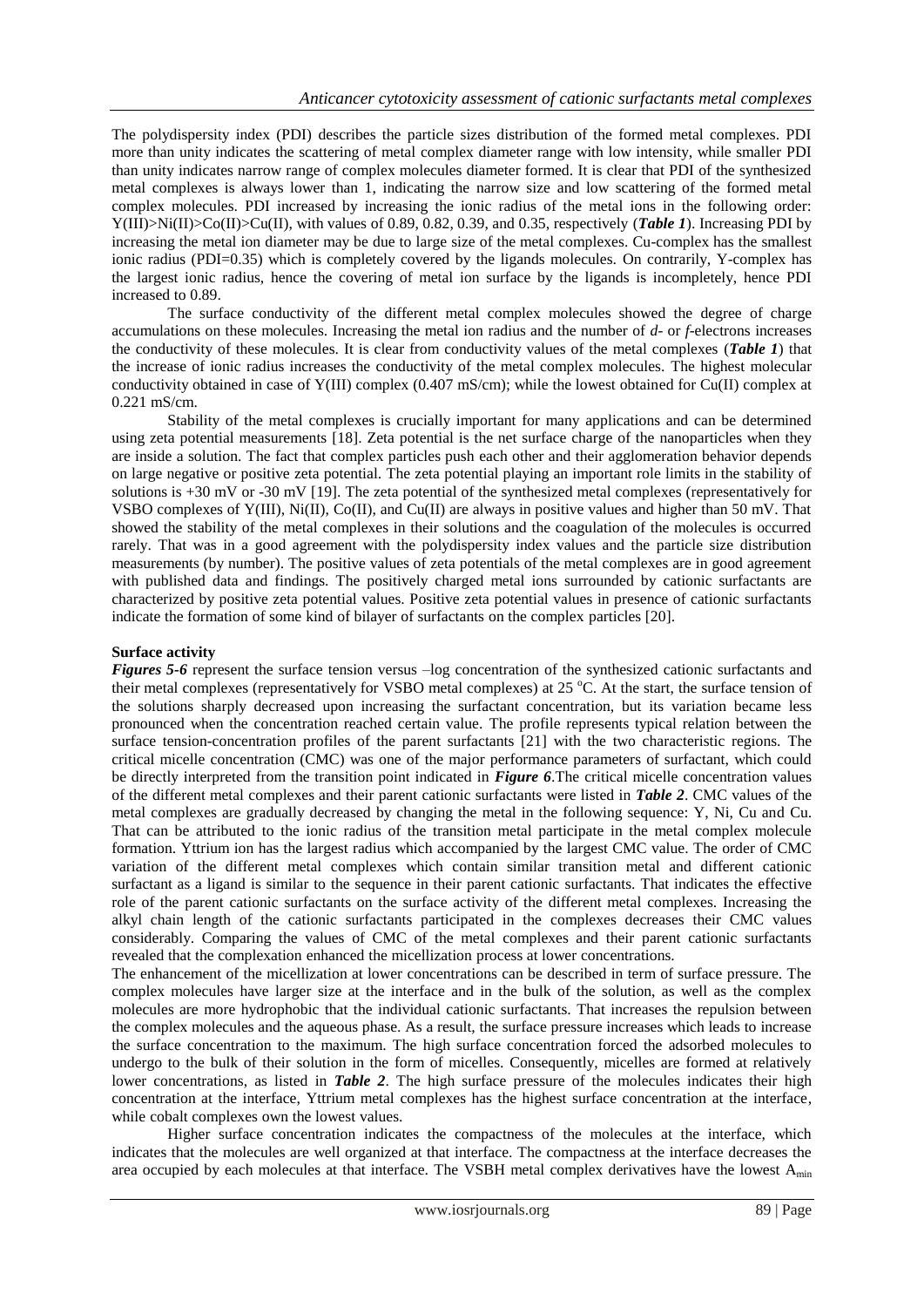ranged between 80.3Ä and 105.5Ä at the interface. The most extended molecules at the interface were the VSBO metal complexes which have average surface area ranged between 109.2 Ä and 125.5 Ä.

According to **Table 2**, another important parameter of surfactants,  $Pc_{20}$ , could also be interpreted.  $Pc_{20}$ represented the concentration required to reduce the surface tension of water by 20 mN/m, and reflected the capability of surfactants adsorbing on the air/solution interface  $[22]$ , and the less the  $Pc_{20}$ value was, the greater the adsorbing efficiency was. It is clear that the metal complexes of VSBO cationic surfactants have higher  $Pc_{20}$ than their parent cationic. Furthermore, the efficiency values of VSBD and VSBH metal complexes were lower than the parent cationic surfactants. That indicates that the complexation improved the surface activity of the cationic surfactants. The phenomenon indicated that the molecules of the metal complexes of VSBD and VSBH cationic surfactants can cover the water surface much effective than the VSBO metal complexes do. It is clear that the effectiveness values of the metal complexes are always higher that their parent cationic surfactants. That indicates the high surface activity of these metal complexes and their tendency to reduce the surface tension of their solutions at the interface [23].

#### **Thermodynamic functions of the cationic surfactants metal complexes**

The thermodynamic parameters of adsorption and micellization are determined the tendency of the surfactant molecules towards adsorption at the interface or micellization in the bulk of their solutions.

The standard free energy of micellization  $(\Delta G_{\text{mic}})$  is the energy loss in the system due to the transfer of one mole of surfactant molecule from the adsorbed monolayer at the air/solution interface to the bulk of the solution to from the micelles, and is calculated in kJ mol<sup>-1</sup> using Gibb's equation as represented in equation (4):

$$
\Delta G_{\text{mic}} = -2.303RT (1-n) \log CMC
$$
 (4)  
where *R* is the gas constant (8.314), *T* is the absolute temperature (<sup>o</sup>K), *n* is the number of counter ions in case of

ionic surfactants and equal to zero in case of nonionic surfactants.

The adsorption free energy of  $(\Delta G_{ads})$  is the energy loss of the system due to the ordered adsorption of one mole of surfactants at the air/solution interface and given in  $kJ$  mol<sup>-1</sup> by:

$$
\Delta G_{\text{ads}} = \Delta G_{\text{mic}} - (0.6023 \times \pi_{\text{cmc}} \times A_{\text{min}} / 1000)
$$

where  $\Delta G_{\text{mic}}$  is the standard free energy of micellization in kJ mol<sup>-1</sup>,  $\pi_{\text{cmc}}$  is the effectiveness in (mN/m) and  $A_{\text{min}}$ is the minimum surface area at the interface by each molecule in  $nm<sup>2</sup>$ .

The free energies of micellization and adsorption of the prepared metal complex surfactants are always in negative values indicating that the two processes are occurred spontaneously, *Table 2*. The negative sign of both micellization and adsorption processes indicates the presence of equilibrium between the adsorbed molecules at the interface and the micellized molecules in the bulk. It is also obvious from data in *Table 2* that the adsorption free energies are more negative than the micellization free energies. That is an evidence for the preferential tendency of the prepared metal complexes towards adsorption at the air/water interface than the formation of micelles in the bulk of their solutions (i.e., micellization). The adsorption tendency of the different mental complexes expressed in term of  $\Delta G_{ads}$  is greater than the micellization tendency, which indicates that these complexes have high potential in the medicinal applications. These applications include adsorption of the molecules at the cellular membrane of the different cells, tissue cells, bacterial and organism's cells to act well.

#### **Antitumor activity**

The synthesized metal complexes were applied in the medicinal field as anticancer agent. Their action mode is complicated, but simply it required these molecules to be adsorbed at the cellular membranes of the tissues [24]. In order to determine the possible anticancer activity of our compounds, huh-7 human hepatocellular carcinoma cell line, was cultured in a monolayer and treated with each of our compounds for 48 h. The SRB assay was then performed to assess the rate of cellular proliferation, and the resulting growth curves showed that our molecules exhibited cytotoxicity against the above mentioned cell line with very low  $IC_{50}$ values.

It is clear from data listed in *Table 3* which were extracted from the validity figures (*Figure 7a,b*) of the different metal complexes that the nickel complexes exerted the most powerful cytotoxic effect against huh-7 cells with very low IC<sub>50</sub> value (IC<sub>50</sub> values were 43, 21 and 8  $\mu$ g/ml for Ni-VSBO, Ni-VSBD and Ni-VSBH, respectively). On the other hand, Cu and Co metal complexes showed moderate efficiency against huh-7 cells. While, yttrium metal complexes had the lowest activity against the growth of huh-7 cells.

Inspection of *Table 3* revealed that, the metal complexes of the VSBH showed the highest activity against the growth of huh-7 cells. The obtained toxicities  $(IC_{50})$  were: 59, 27, 24 and 8 µg/ml for VSBH-Y, VSBH-Cu, VSBH-Co and VSBH-Ni, respectively.

The obtained toxicity values  $(IC_{50})$  showed two characteristics of the tested compounds:

**1.** The efficiency of the metal complexes depends on the type of the transition metal within the same series [25], i.e., when the cationic surfactant (ligand) is fixed. More the electronegative transition metal is more the anticancer agent effective for growth of huh-7 cells.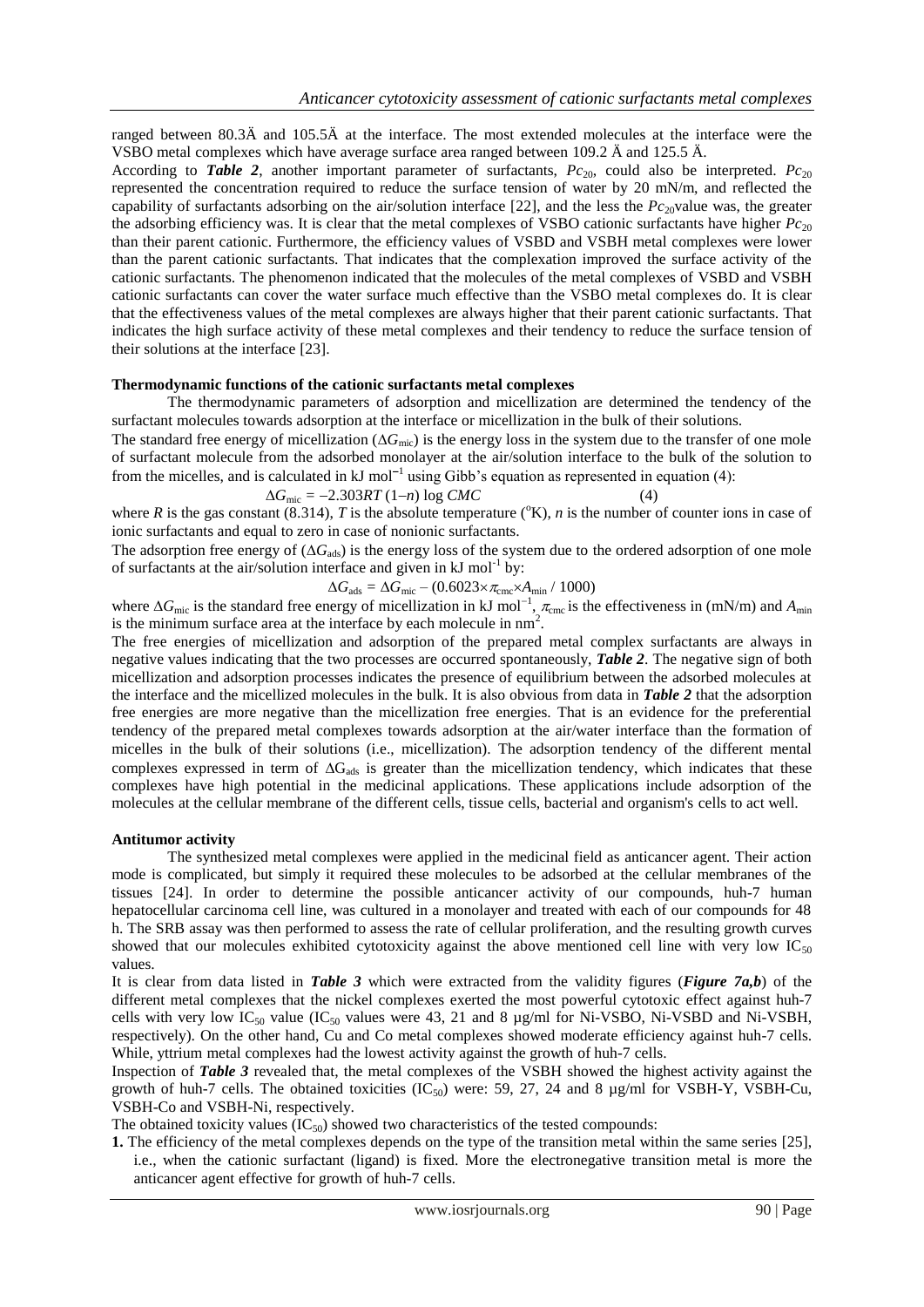**2.** At the different cationic surfactants (different ligand), the alkyl chain length plays an important role in the efficiency of the metal complexes [25-26]. Increasing the alkyl chain length increases the efficiency of the metal complexes as anticancer agents.

#### **References**

- [1] T.W. Hambley, Dalton Trans 7 (2007) 4929.<br>[2] C. Orvig and M.J. Abrams, Chem Rev 99 (19)
- [2] C. Orvig and M.J. Abrams, Chem Rev 99 (1999) 2201.<br>[3] Z.Guo and P.J. Sadler, Angew Chem Int Ed 38 (1999) 1:
- [3] Z.Guo andP.J.Sadler, Angew Chem Int Ed 38 (1999) 1512.
- K.H. Thompson and C. Orvig, Dalton Trans 6 (2006) 761.
- [5] Y. Jung and S.J. Lippard, Chem Rev107 (2007) 1387.
- [6] S. Van Zutphen and J. Reedijk, Coord Chem Rev 249 (2005) 2845.<br>[7] A.M. Badawi, N. Zachary, S.M. Morsy, G. Sabry, M. Foad and A.
- [7] A.M. Badawi, N. Zachary, S.M. Morsy, G. Sabry, M. Foad and A. Mousa, J American Sci 8 (2012) 763.
- [8] A.M. Badawi, A.S. Mekawi, M.Z. Mohamed, M.M. Khowdairy, J Cancer Res Therap 3 (2009) 198.
- [9] N.A. Negm, N.G. Kandile, I.A. Aiad and M.A. Mohammad Colloids and Surfaces A: Physicochem. Eng. Aspects 391 (2011) 224.<br>[10] N.A. Negm and A.S. Mohamed, J Surfact Deterg 7 (2004) 23.
- [10] N.A. Negm and A.S. Mohamed, J Surfact Deterg 7 (2004) 23.
- [11] A.R. Pombinho, V. Laizé, D.M. Molha, S.M.P. Marques and M.L. Cancela, Cell and Tissue Res 315 (2004) 393.
- [12] P. Skehan, R. Storeng, D. Scudiero, A. Monks, J. McMahon, D. Vistica, J.T. Warren, H. Bokesch, S. Kenney and M.R. Boyd, J Natl Cancer Inst 82 (1990) 1107.
- [13] A.M. Al-Abd, J.H. Lee, S.Y. Kim, N. Kun and H.J. Kuh, Cancer Sci 99 (2008) 423.<br>[14] N.A. Negm, J.A. Aiad, J. Surf Deterg 10 (2007) 87.
- N.A. Negm, I.A. Aiad, J Surf Deterg 10 (2007) 87.
- [15] N.A. Negm, J. Surf. Deterg. 10 (2007) 71.<br>[16] A.S. El-Tabl, R.M. El-Bahnasawy, M.M.I.
- [16] A.S. El-Tabl, R.M. El-Bahnasawy, M.M.E. Shakdofa, A.E. Abdalah, J. Chem. Res. 88 (2010) 210.
- [17] R. H. Müller, C. Jacobs, O. Kayser, Advanced Drug Delivery Reviews, 47(2001) 3–19.
- [18] Y. Zhang, M. Yang, N.G. Portney, D. Cui, G. Budak, E. Ozbay, M. Ozkan, C.S. Ozkan, Biomed. Microdevices 10 (2008) 321.
- [19] J. Ho, M.K. Danquah, H. Wang, G.M. Forde, J. Chem. Technol. Biotechnol. 83 (2008) 351.
- [20] J. Hedberg, M. Lundin, T. Lowe, E. Blomberg, S. Woold, I.O. Wallinder, J. Colloid. Interface Sci. 269 (2012) 193.
- N.A. Negm, A.F. El Farargy, D.E. Mohamed and H.N. Mohamed, J Surfact Deterg 15 (2012) 433.
- 
- [22] S. Zhu, L. Liu, F. Cheng, J Surfact Deterg 14 (2010) 221.<br>[23] M. Rosen and J. Geminis, Chem Technol 23 (1993) 30. [23] M. Rosen and J. Geminis, Chem Technol 23 (1993) 30.<br>[24] J. Loa, P. Chow and K. Zhang, Cancer Chemother Phari
- J. Loa, P. Chow and K. Zhang, Cancer Chemother Pharmacol 63 (2009) 1007.
- [25] S.Y. Lee, I. Peckermann, E. Abinet, J. Okuda, G. Henze and A. Prokop, Med Oncol 29 (2012) 235.
- [26] M.C. Miller, A. Sood, B.F. Spievogel and I.H. Hall, Appl Organometal Chem 12 (1998) 87.

#### **Figures captions:**

Figure 1: IR spectra of cobalt complex of VSBD derivative.

- Figure 2: UV-Vis spectra of cationic Schiff base complexes with: (a) Cu(II); (b) Co(II); (c) Ni(II); (d) Y(III).
- Figure 3: Particle size distribution measurements (by area) of cationic Schiff base complexes with: (a) Cu(II); (b)  $Co(II)$ ; (c)  $Ni(II)$ ; (d)  $Y(III)$ .
- Figure 4: Particle size distribution measurements (by number) of cationic Schiff base complexes with: (a)  $Cu(II)$ ; (b)  $Co(II)$ ; (c)  $Ni(II)$ ; (d)  $Y(III)$ .
- Figure 5: Surface tension vs. –log concentration of the cationic surfactants VSBO ( $\Diamond$ ), VSBD ( $\Box$ ) and VSBH ( $\Delta$ ) at  $25^{\circ}$ C.
- Figure 6: Surface tension vs. –log concentration of VSBH metal complexes at 25 °C; Co  $(\Box)$ , Cu  $(\Delta)$ , Ni  $(\times)$ , Y  $(*)$ .
- Figure 7: Validity of cationic surfactants metal complexes against the growth of huh-7 cells in µg/ml, a.: Y-VSBO, b.: Ni-VSBD.

**Table 1: Particle size distribution, major peak intensity %, polydispersity index (PDI), zeta potential, and conductivity of the different metal complexes**

|             | <b>Metal complex</b> | Major peak particle size, | Size diameter range, | <b>Polydispersity index</b> | Conductivity, | Zeta potential, |
|-------------|----------------------|---------------------------|----------------------|-----------------------------|---------------|-----------------|
| Ligand      | <b>Metal</b> ion     | nm                        | nm                   | (PDI)                       | mS.cm         | mV              |
|             | Cu(II)               | 51                        | $40 - 53$            | 0.31                        | 0.220         | $+39.2$         |
| <b>VSBO</b> | Co(II)               | 79                        | 52-84                | 0.40                        | 0.273         | $+45.6$         |
|             | Ni(II)               | 88                        | 67-89                | 0.78                        | 0.350         | $+61.7$         |
|             | Y(III)               | 147                       | 101-155              | 0.86                        | 0.402         | $+77.3$         |
|             | Cu(II)               | 54                        | $40 - 56$            | 0.32                        | 0.219         | $+40.0$         |
| <b>VSBD</b> | Co(II)               | 82                        | 60-88                | 0.41                        | 0.271         | $+49.6$         |
|             | Ni(II)               | 90                        | 72-100               | 0.80                        | 0.348         | $+63.4$         |
|             | Y(III)               | 151                       | 113-160              | 0.87                        | 0.400         | $+78.2$         |
|             | Cu(II)               | 58                        | $43 - 58$            | 0.35                        | 0.221         | $+46.6$         |
| <b>VSBH</b> | Co(II)               | 90                        | 68-91                | 0.39                        | 0.286         | $+50.3$         |
|             | Ni(II)               | 95                        | 78-105               | 0.82                        | 0.351         | $+68.5$         |
|             | Y(III)               | 159                       | 122-164              | 0.89                        | 0.407         | $+81.2$         |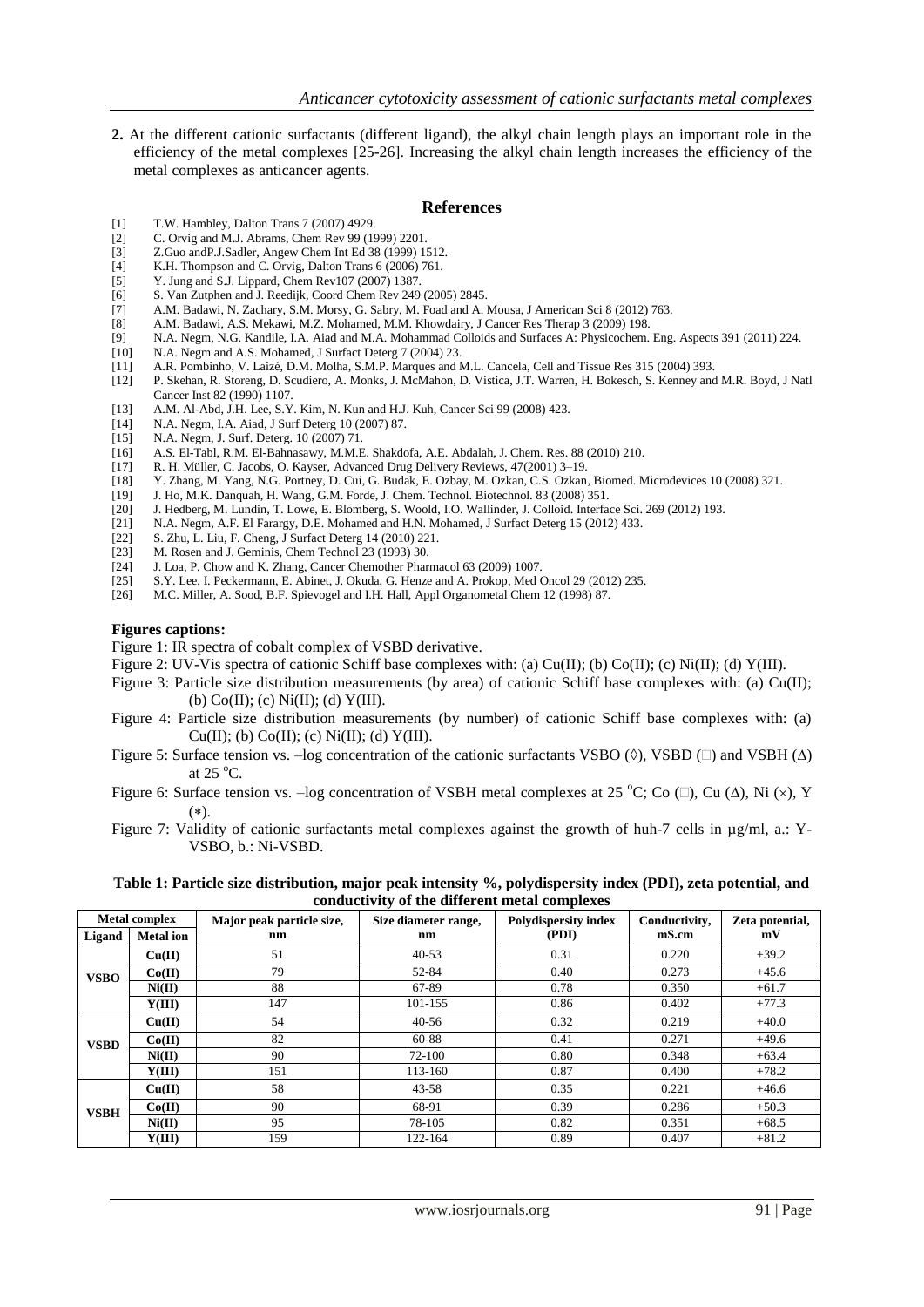*Anticancer cytotoxicity assessment of cationic surfactants metal complexes*

| Table 2: Surface active parameters of the metal complexes and their parent cationic surfactants at 25 °C |            |                 |                                        |                                            |                                     |                                 |                                                    |                                                |
|----------------------------------------------------------------------------------------------------------|------------|-----------------|----------------------------------------|--------------------------------------------|-------------------------------------|---------------------------------|----------------------------------------------------|------------------------------------------------|
| Compound                                                                                                 | CMC.<br>mM | $Pc_{20}$<br>mM | $\partial \mathcal{W} \partial \log C$ | $\Gamma_{\rm max}$<br>$mol \text{ m}^{-2}$ | $A_{\min}$<br>$\ddot{\mathrm{A}}^2$ | $\pi_{\text{cm-c}}$<br>$mN m-1$ | $\Delta G_{\text{mic}},$<br>$kJ$ mol <sup>-1</sup> | $\Delta G_{\rm ads}$<br>$kJ$ mol <sup>-1</sup> |
| <b>VSBO</b>                                                                                              | 2.50       | 0.03            | $-11.02$                               | 0.96                                       | 173.9                               | 30.5                            | $-29.97$                                           | $-33.05$                                       |
| <b>Y-VSBO</b>                                                                                            | 2.11       | 0.56            | $-8.678$                               | 1.52                                       | 109.2                               | 24.3                            | $-16.97$                                           | $-31.24$                                       |
| Ni-VSBO                                                                                                  | 1.88       | 0.29            | $-7.596$                               | 1.33                                       | 124.7                               | 25.8                            | $-16.47$                                           | $-34.93$                                       |
| Cu-VSBO                                                                                                  | 1.06       | 0.14            | $-7.591$                               | 1.33                                       | 124.8                               | 28.8                            | $-15.55$                                           | $-38.62$                                       |
| Co-VSBO                                                                                                  | 1.30       | 0.07            | $-7.549$                               | 1.32                                       | 125.5                               | 27.3                            | $-15.26$                                           | $-37.11$                                       |
| <b>VSBD</b>                                                                                              | 1.51       | 0.07            | $-13.61$                               | 1.18                                       | 140.8                               | 34.0                            | $-32.91$                                           | $-36.19$                                       |
| <b>Y-VSBD</b>                                                                                            | 0.94       | 0.05            | $-9.404$                               | 1.65                                       | 100.7                               | 35.3                            | $-17.26$                                           | $-38.68$                                       |
| Ni-VSBD                                                                                                  | 0.94       | 0.03            | $-8.645$                               | 1.52                                       | 109.6                               | 45.8                            | $-17.26$                                           | $-46.63$                                       |
| <b>Cu-VSBD</b>                                                                                           | 0.94       | 0.02            | -7.927                                 | 1.39                                       | 119.5                               | 40.8                            | $-17.26$                                           | $-46.19$                                       |
| Co-VSBD                                                                                                  | 0.94       | 0.01            | -7.456                                 | 1.31                                       | 127.1                               | 37.8                            | $-17.26$                                           | $-47.49$                                       |
| <b>VSBH</b>                                                                                              | 0.56       | 0.15            | $-15.52$                               | 1.34                                       | 123.6                               | 42.0                            | $-36.89$                                           | $-40.04$                                       |
| <b>Y-VSBH</b>                                                                                            | 0.27       | 0.14            | $-11.803$                              | 2.07                                       | 80.3                                | 25.8                            | $-20.33$                                           | $-32.80$                                       |
| Ni-VSBH                                                                                                  | 0.26       | 0.07            | $-10.45$                               | 1.83                                       | 90.7                                | 33.8                            | $-20.41$                                           | $-38.87$                                       |
| <b>Cu-VSBH</b>                                                                                           | 0.21       | 0.05            | $-9.477$                               | 1.66                                       | 100.0                               | 28.3                            | $-20.97$                                           | $-38.01$                                       |
| <b>Co-VSBH</b>                                                                                           | 0.23       | 0.03            | -9.017                                 | 1.58                                       | 105.1                               | 26.8                            | $-20.78$                                           | -37.74                                         |

## **Table 3: IC<sup>50</sup> of the tested compounds**

| Compound       | $IC_{50}$ |
|----------------|-----------|
| <b>Y-VSBO</b>  | 201       |
| Ni-VSBO        | 43        |
| <b>Cu-VSBO</b> | 90        |
| Co-VSBO        | 81        |
| <b>Y-VSBD</b>  | 160       |
| Ni-VSBD        | 21        |
| <b>Cu-VSBD</b> | 56        |
| <b>Co-VSBD</b> | 30        |
| <b>Y-VSBH</b>  | 59        |
| Ni-VSBH        | 8         |
| <b>Cu-VSBH</b> | 27        |
| <b>Co-VSBH</b> | 24        |



**n = 6 (octyl derivative, VSBO), 10 (dodecyl derivative, VSBD), 14 (hexadecyl derivative, VSBH); G = Cl: M = Cu, Co, Ni, m = 2;**  $G = NO_3$ :  $M = Y, m = 3$ 

## **Scheme 1: Chemical structure of the synthesized metal complexes.**

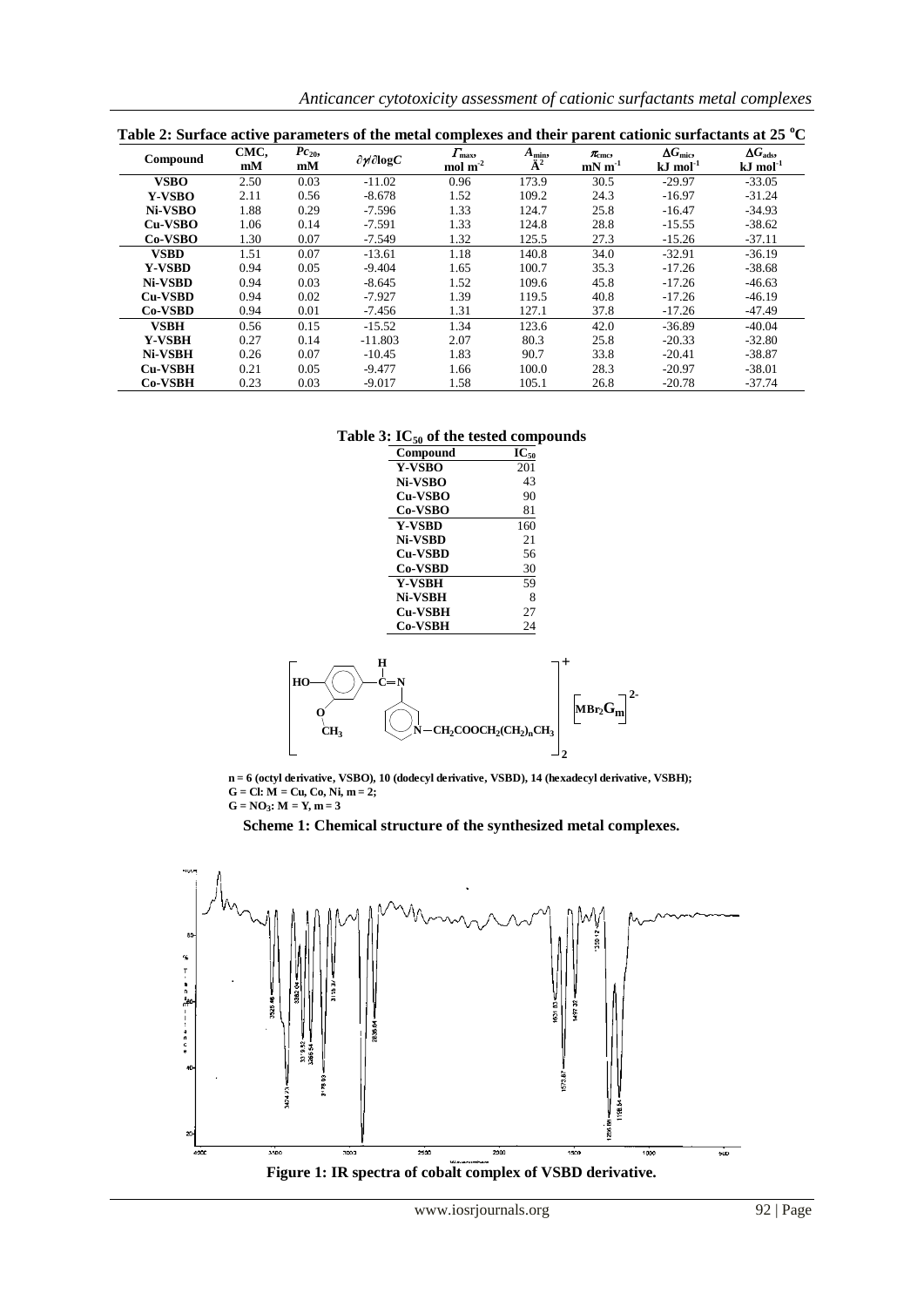

**(b)**

Size (d.nm)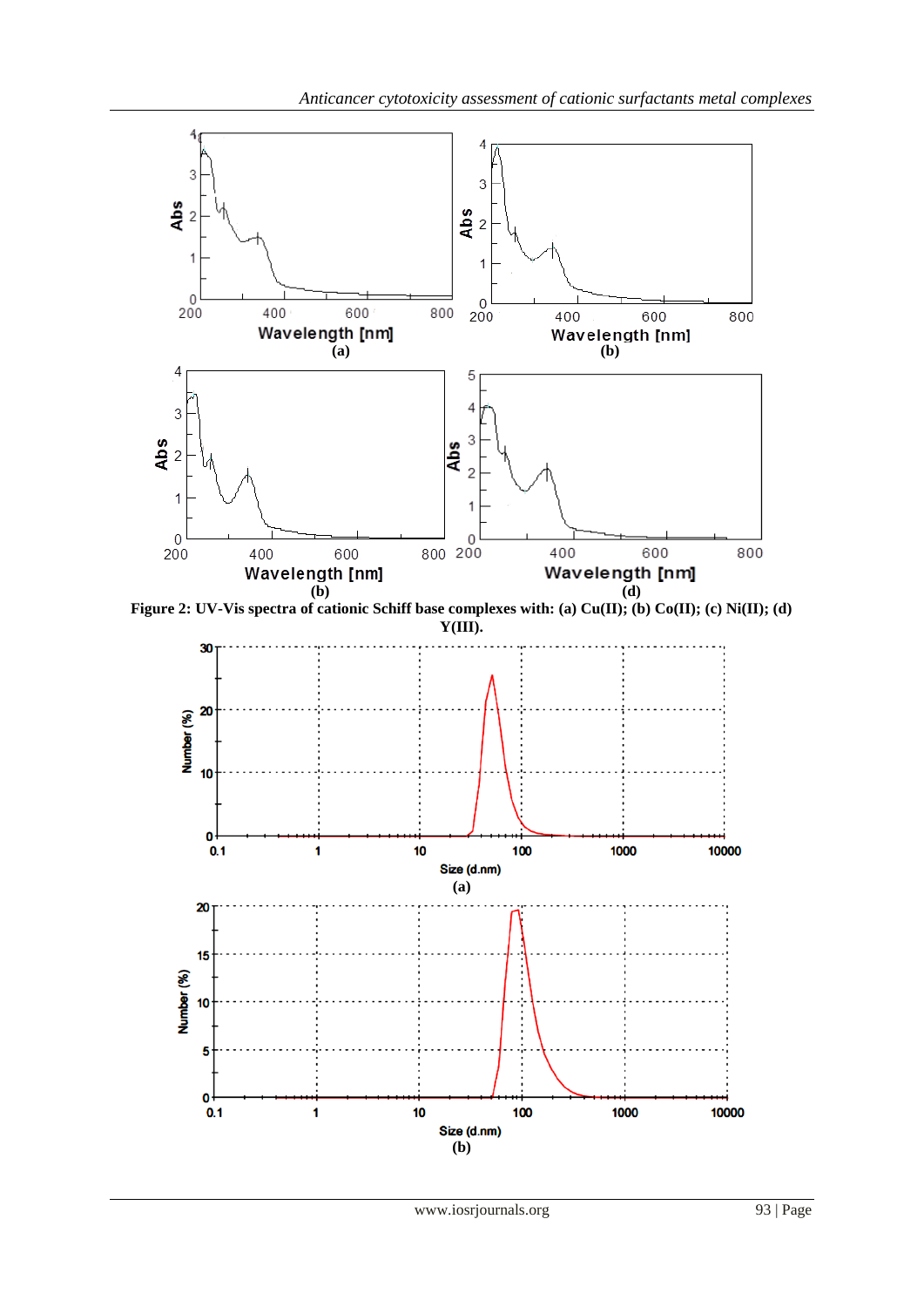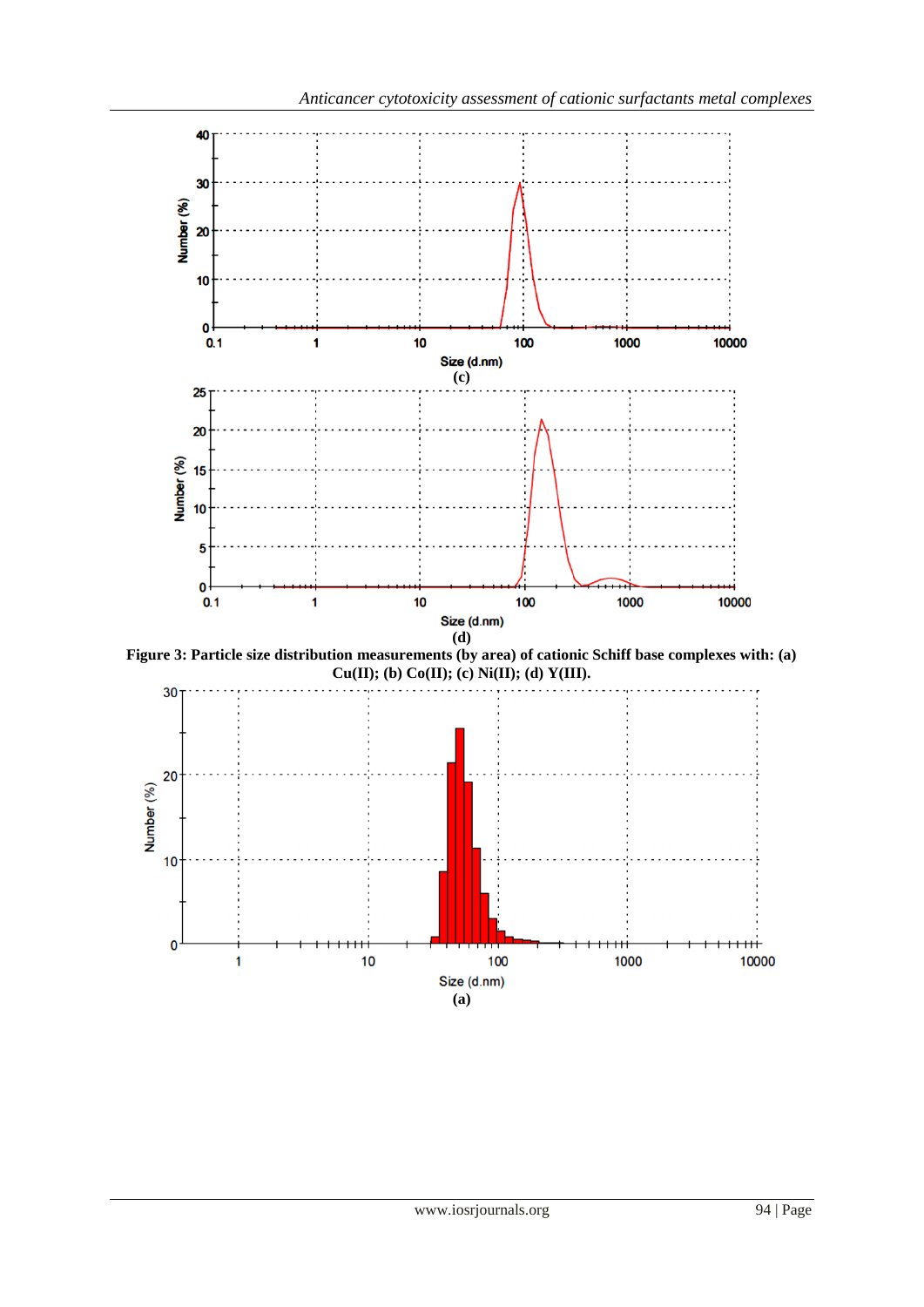

**Figure 4: Particle size distribution measurements (by number) of cationic Schiff base complexes with: (a) Cu(II); (b) Co(II); (c) Ni(II); (d) Y(III).**